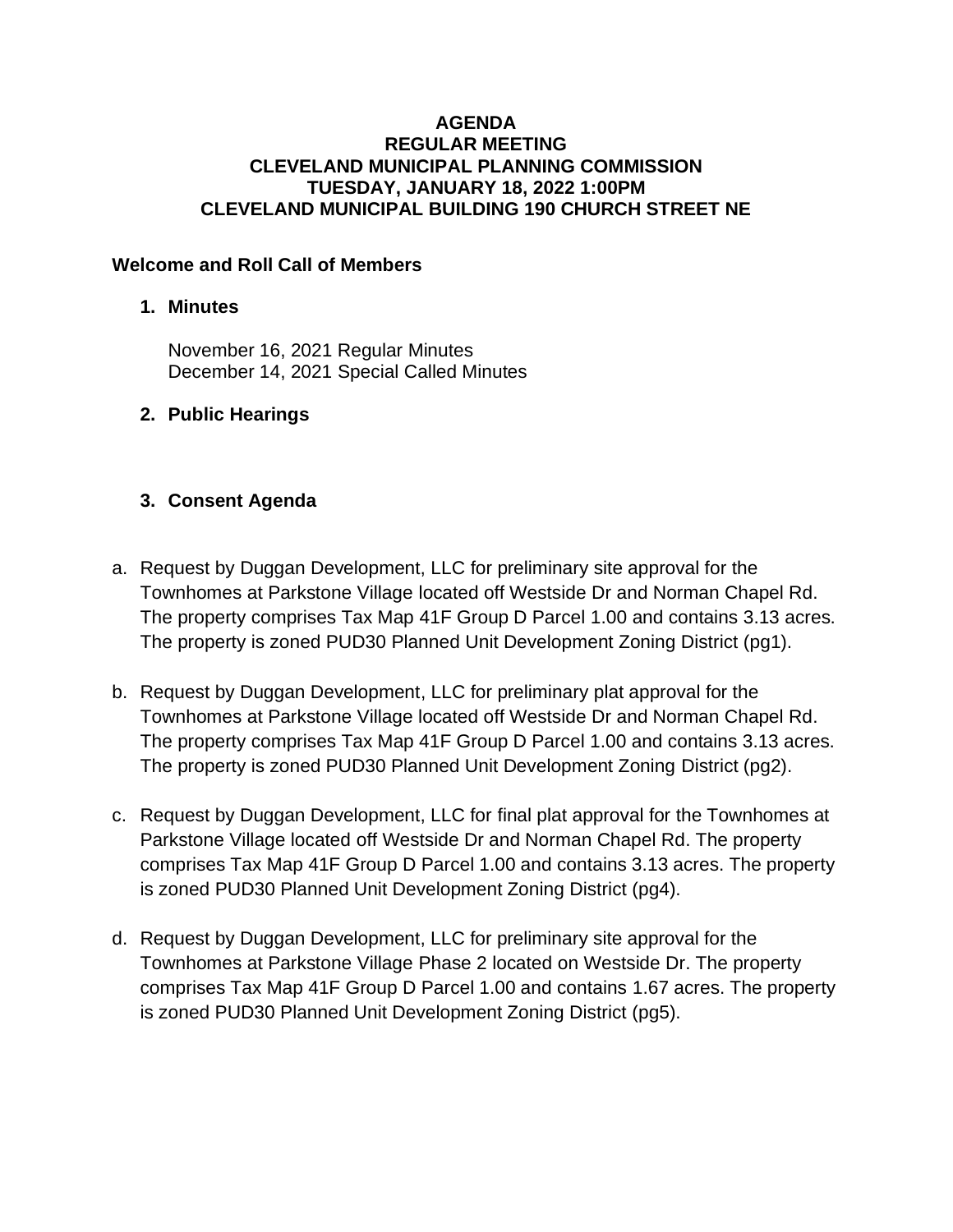- e. Request by Duggan Development, LLC for preliminary plat approval for the Townhomes at Parkstone Village Phase 2 located on Westside Dr. The property comprises Tax Map 41F Group D Parcel 1.00 and contains 1.67 acres. The property is zoned PUD30 Planned Unit Development Zoning District (pg6).
- f. Request by Duggan Development, LLC for final plat approval for the Townhomes at Parkstone Village Phase 2 located on Westside Dr. The property comprises Tax Map 41F Group D Parcel 1.00 and contains 1.67 acres. The property is zoned PUD30 Planned Unit Development Zoning District (pg7).
- g. Request by Greg Calfee Builders, LLC for preliminary site approval for the Townhomes at Parkstone Village Phase 3 located on Westside Dr. The property comprises Tax Map 41F Group D Parcel 1.00 and contains 2.89 acres. The property is zoned PUD30 Planned Unit Development Zoning District (pg8).
- h. Request by Greg Calfee Builders, LLC for preliminary plat approval for the Townhomes at Parkstone Village Phase 3 located on Westside Dr. The property comprises Tax Map 41F Group D Parcel 1.00 and contains 2.89 acres. The property is zoned PUD30 Planned Unit Development Zoning District (pg9).
- i. Request by Greg Calfee Builders, LLC for final plat approval for the Townhomes at Parkstone Village Phase 3 located on Westside Dr. The property comprises Tax Map 41F Group D Parcel 1.00 and contains 2.89 acres. The property is zoned PUD30 Planned Unit Development Zoning District (pg10).
- j. Request by Westmore Church of God for final plat approval of Legacy Parkway Extension located on Legacy Parkway. The property comprises Tax Map 41 Parcel 5.03 and contains 2.43 acres. The property is zoned R2 Low Density Single and Multi-family Residential Zoning District (pg11).
- k. Request by Jonathan H. Arrants for final plat approval of Charles Place located on Charles St NE. The property comprises Tax Map 50H Group C Parcels 2.00 through 11.00 and contains 1.76 acres. The property is zoned R1 Single Family Residential Zoning District (pg12).
- l. Request for Spring Brook Community for final plat approval of lot 1 of Spring Brook Community located on APD40. The property comprises Tax Map 50A Group P Parcel 2.03. The property is zoned PUD 8 Planned Unit Development Zoning District (pg13).